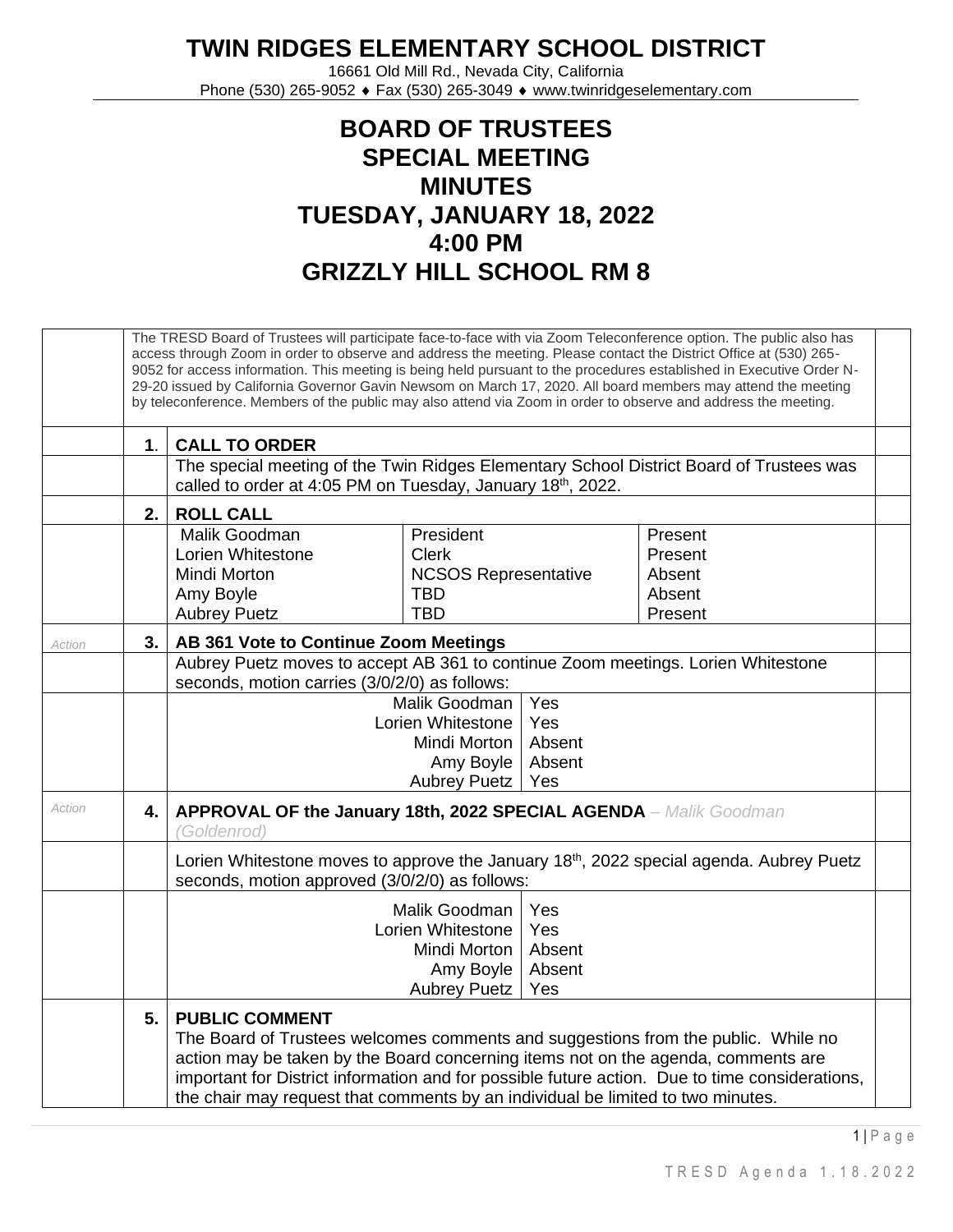|                                                                                                                                                                                                                                                                                                       |                                                                                                                  |    | Suggestions and comments from the public regarding items listed on this agenda should<br>be raised during the comment period for the specific agenda item. (Education Code<br>35145.5; Bylaw 9322, Government Code 54954.3)                                                                                                                                                                                                                                                                                |                                                                                                                                            |                |   |   |    |    |                |      |                |    |              |  |  |   |
|-------------------------------------------------------------------------------------------------------------------------------------------------------------------------------------------------------------------------------------------------------------------------------------------------------|------------------------------------------------------------------------------------------------------------------|----|------------------------------------------------------------------------------------------------------------------------------------------------------------------------------------------------------------------------------------------------------------------------------------------------------------------------------------------------------------------------------------------------------------------------------------------------------------------------------------------------------------|--------------------------------------------------------------------------------------------------------------------------------------------|----------------|---|---|----|----|----------------|------|----------------|----|--------------|--|--|---|
| Action                                                                                                                                                                                                                                                                                                | 6.                                                                                                               |    | <b>CONSENT ITEMS.</b> These items are expected to be routine and non-controversial. The<br>Board will act upon them at one time without discussion. Any Board member, staff<br>member or interested party may request that an item be removed from the consent agenda<br>for discussion.                                                                                                                                                                                                                   |                                                                                                                                            |                |   |   |    |    |                |      |                |    |              |  |  |   |
| Action                                                                                                                                                                                                                                                                                                |                                                                                                                  | Α. |                                                                                                                                                                                                                                                                                                                                                                                                                                                                                                            | Approval of December 17th, 2021 Special Board Meeting Minutes (Mint)                                                                       |                |   |   |    |    |                |      |                |    | B            |  |  |   |
| Action                                                                                                                                                                                                                                                                                                |                                                                                                                  | В. |                                                                                                                                                                                                                                                                                                                                                                                                                                                                                                            | Approval of the December Warrants (Lilac)                                                                                                  |                |   |   |    |    |                |      |                |    |              |  |  | B |
|                                                                                                                                                                                                                                                                                                       |                                                                                                                  |    |                                                                                                                                                                                                                                                                                                                                                                                                                                                                                                            | Aubrey makes a motion to approve Consent Items 6A and 6B as presented. Lorien<br>Whitestone seconds, motion approved (3/0/2/0) as follows: |                |   |   |    |    |                |      |                |    |              |  |  |   |
|                                                                                                                                                                                                                                                                                                       |                                                                                                                  |    | Malik Goodman<br>Yes<br>Lorien Whitestone<br>Yes<br>Mindi Morton<br>Absent<br>Amy Boyle<br>Absent<br><b>Aubrey Puetz</b><br>Yes                                                                                                                                                                                                                                                                                                                                                                            |                                                                                                                                            |                |   |   |    |    |                |      |                |    |              |  |  |   |
|                                                                                                                                                                                                                                                                                                       | 7.                                                                                                               |    | <b>REPORTS</b>                                                                                                                                                                                                                                                                                                                                                                                                                                                                                             |                                                                                                                                            |                |   |   |    |    |                |      |                |    |              |  |  |   |
| Discussion/Info.                                                                                                                                                                                                                                                                                      |                                                                                                                  | Α. |                                                                                                                                                                                                                                                                                                                                                                                                                                                                                                            | Family Resource Center Report - Diana Pasquini                                                                                             |                |   |   |    |    |                |      |                |    |              |  |  |   |
| Diana Pasquini presented their first report of the year and had handouts available.<br>She went over the highlights from 2021 and emphasized how grateful and happy they<br>are to see students on campus. Diana Pasquini is grateful for Aubrey Puetz's dance<br>classes and her excellent teaching. |                                                                                                                  |    |                                                                                                                                                                                                                                                                                                                                                                                                                                                                                                            |                                                                                                                                            |                |   |   |    |    |                |      |                |    |              |  |  |   |
| Discussion/Info.                                                                                                                                                                                                                                                                                      |                                                                                                                  | В. | Grizzly Hill School Report- Melissa Madigan                                                                                                                                                                                                                                                                                                                                                                                                                                                                |                                                                                                                                            |                |   |   |    |    |                |      |                |    |              |  |  |   |
|                                                                                                                                                                                                                                                                                                       |                                                                                                                  |    | i.                                                                                                                                                                                                                                                                                                                                                                                                                                                                                                         | <b>Grizzly Hill School Enrollment</b>                                                                                                      |                |   |   |    |    |                |      |                |    |              |  |  |   |
|                                                                                                                                                                                                                                                                                                       |                                                                                                                  |    |                                                                                                                                                                                                                                                                                                                                                                                                                                                                                                            | Grade                                                                                                                                      | TK/K           | 1 | 2 | 3  | 4  | 5              | 6    | $\overline{7}$ | 8  | <b>Total</b> |  |  |   |
|                                                                                                                                                                                                                                                                                                       |                                                                                                                  |    |                                                                                                                                                                                                                                                                                                                                                                                                                                                                                                            | <b>Students</b>                                                                                                                            | 1/6            | 8 | 8 | 11 | 14 | 5 <sup>1</sup> | 8 15 |                | 10 | 86           |  |  |   |
| Discussion/Info.                                                                                                                                                                                                                                                                                      |                                                                                                                  | C. | New electives are being discussed amongst teachers and staff tomorrow.<br>Washington School Report - Adam Pearcy/Melissa Madigan                                                                                                                                                                                                                                                                                                                                                                           |                                                                                                                                            |                |   |   |    |    |                |      |                |    |              |  |  |   |
|                                                                                                                                                                                                                                                                                                       |                                                                                                                  |    | <b>Washington School Enrollment</b><br>i.                                                                                                                                                                                                                                                                                                                                                                                                                                                                  |                                                                                                                                            |                |   |   |    |    |                |      |                |    |              |  |  |   |
|                                                                                                                                                                                                                                                                                                       |                                                                                                                  |    |                                                                                                                                                                                                                                                                                                                                                                                                                                                                                                            | Grade                                                                                                                                      | Κ              | 1 | 2 | 3  |    | 5              | 6    | 7              | 8  | <b>Total</b> |  |  |   |
|                                                                                                                                                                                                                                                                                                       |                                                                                                                  |    |                                                                                                                                                                                                                                                                                                                                                                                                                                                                                                            | <b>Students</b>                                                                                                                            | $\overline{2}$ |   | 0 | 0  | 0  | 0              | 2    | 0              |    | 6            |  |  |   |
|                                                                                                                                                                                                                                                                                                       |                                                                                                                  |    | The winter storm caused disruptions and damage on campus. Power, internet, and cell service<br>has been restored to the area. Enrollment numbers have stayed the same.                                                                                                                                                                                                                                                                                                                                     |                                                                                                                                            |                |   |   |    |    |                |      |                |    |              |  |  |   |
|                                                                                                                                                                                                                                                                                                       | Little Acorns Preschool Report (20 Students Enrolled) - Pam Langley/Melissa<br>Discussion/Info.<br>D.<br>Madigan |    |                                                                                                                                                                                                                                                                                                                                                                                                                                                                                                            |                                                                                                                                            |                |   |   |    |    |                |      |                |    |              |  |  |   |
|                                                                                                                                                                                                                                                                                                       |                                                                                                                  |    | Pam Langley presented a slideshow of the recent activities that the preschoolers have<br>been doing. Around 8 or 9 of these students will be going to Kinder next year. There<br>are a few more students on the waitlist, and another student will be joining the<br>preschoolers in March.                                                                                                                                                                                                                |                                                                                                                                            |                |   |   |    |    |                |      |                |    |              |  |  |   |
| Discussion/Info.                                                                                                                                                                                                                                                                                      |                                                                                                                  | Е. | Facilities Management Report- Ed Acosta                                                                                                                                                                                                                                                                                                                                                                                                                                                                    |                                                                                                                                            |                |   |   |    |    |                |      |                |    |              |  |  |   |
|                                                                                                                                                                                                                                                                                                       |                                                                                                                  |    | Ed Acosta presented his facilities management reports for Grizzly Hill School,<br>Washington School, and Little Acorns Preschool. The school's van is subject to a<br>recall, it's currently awaiting a part to arrive so it can be fixed. There are plans for<br>blackberry reduction on the Grizzly Hill campus and fire hazard mitigation on the Little<br>Acorns Preschool campus. The fire alarms and signs have been updated for<br>Washington School campus. Tools are needed at Washington School. |                                                                                                                                            |                |   |   |    |    |                |      |                |    |              |  |  |   |

2 | P a g e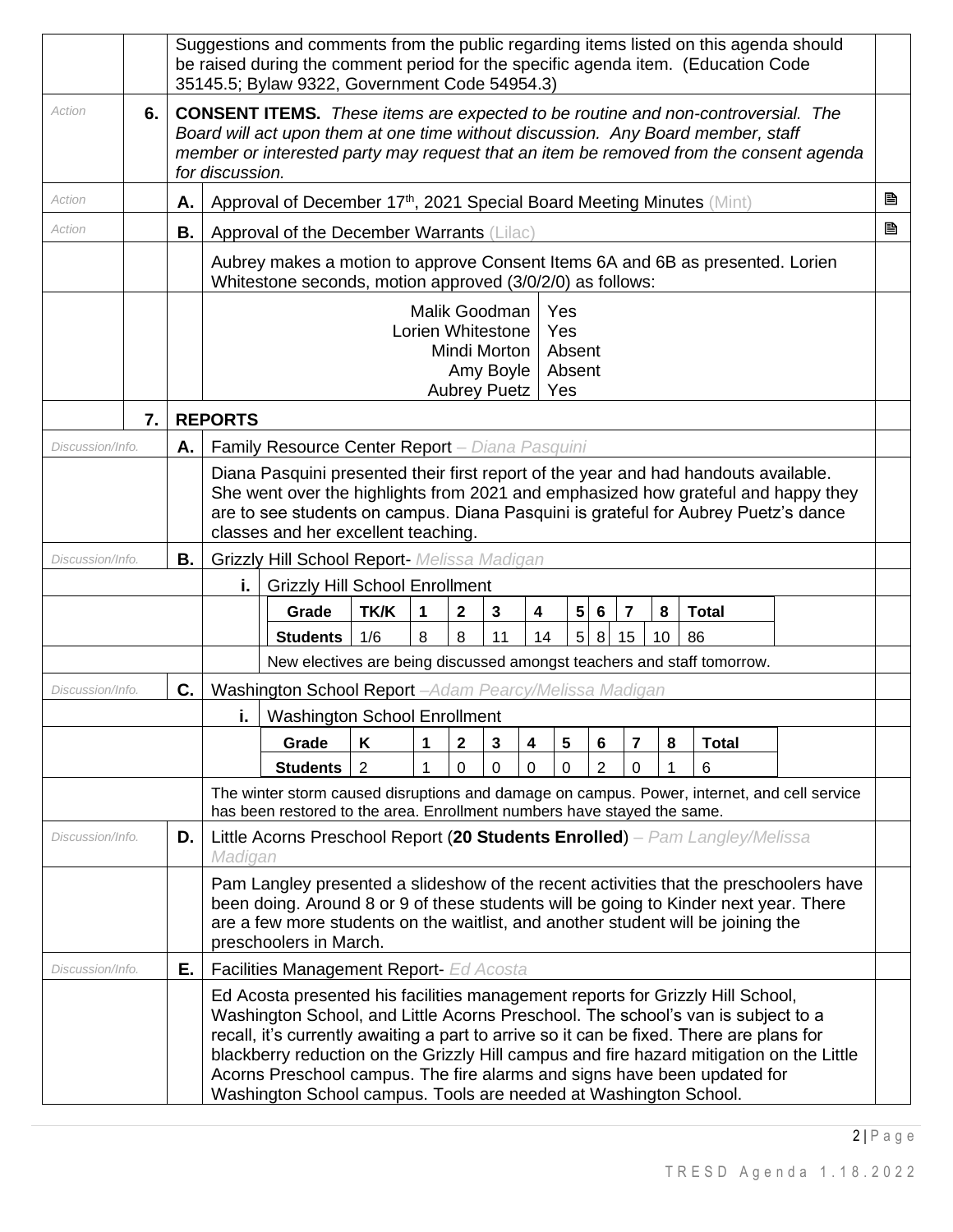| Discussion/Info.         | F. | <b>Board Report</b> - Malik Goodman                                                                                                                                                                                                                           |   |  |  |  |  |  |
|--------------------------|----|---------------------------------------------------------------------------------------------------------------------------------------------------------------------------------------------------------------------------------------------------------------|---|--|--|--|--|--|
|                          |    | Due to technical difficulties, the board report is being postponed.                                                                                                                                                                                           |   |  |  |  |  |  |
| 8.                       |    | <b>DISCUSSION/ACTION ITEMS</b>                                                                                                                                                                                                                                |   |  |  |  |  |  |
| Discussion/Action        | Α. | B<br><b>Computer Literacy Program- Katrina Mitchell (Salmon)</b>                                                                                                                                                                                              |   |  |  |  |  |  |
|                          |    | Katrina Mitchell is the 6 <sup>th</sup> grade teacher at Grizzly Hill School and has a presentation<br>for the board. She would like students to know how to use a variety of computer<br>software programs by the time they get to high school.              |   |  |  |  |  |  |
| Discussion/Action        | В. | <b>Committed Fund Balances-</b> Sunshine Bender/Darlene Waddle (Tan)                                                                                                                                                                                          |   |  |  |  |  |  |
|                          |    | These fund balances are no longer relevant to our district, a formal resolution to<br>rescind the commitment will be presented to the board at the next meeting. Malik<br>Goodman would like to discuss this with Mindi Morton before the next board meeting. |   |  |  |  |  |  |
| <b>Discussion/Action</b> | C. | <b>Budget Discussion- Darlene Waddle</b>                                                                                                                                                                                                                      |   |  |  |  |  |  |
|                          |    | A budget workshop should be scheduled. Freya Johnson will coordinate what dates<br>and times can work to schedule a budget workshop. Due to technical difficulties, this<br>item will be postponed until the next board meeting.                              |   |  |  |  |  |  |
| Discussion/Action        | D. | <b>Board Organization- Malik Goodman</b>                                                                                                                                                                                                                      |   |  |  |  |  |  |
|                          |    | i.<br>Election of Officers (Board President, Clerk of the Board, Timekeeper)                                                                                                                                                                                  |   |  |  |  |  |  |
|                          |    | ii.<br>Elect Board Voting Representative to the County Committee                                                                                                                                                                                              |   |  |  |  |  |  |
|                          |    | iii.<br>Appoint Secretary to the Board (Superintendent-Pursuant to Board Bylaw 9122).                                                                                                                                                                         |   |  |  |  |  |  |
|                          |    | <b>Establish Regular Meeting Days and Times</b><br>iv.                                                                                                                                                                                                        |   |  |  |  |  |  |
|                          |    | Governance Calendar (White)<br>۷.                                                                                                                                                                                                                             | B |  |  |  |  |  |
|                          |    | Due to technical difficulties, this item will be postponed until the next board meeting.                                                                                                                                                                      |   |  |  |  |  |  |
| <b>Discussion/Action</b> | Е. | Williams Act Quarterly Report (2 <sup>nd</sup> Quarter, October 1 to December 31) (Pink)                                                                                                                                                                      |   |  |  |  |  |  |
|                          |    | Due to technical difficulties, this item will be postponed until the next board meeting.                                                                                                                                                                      |   |  |  |  |  |  |
| Discussion               | F. | Narcan Administration Presentation- Melissa Madigan                                                                                                                                                                                                           |   |  |  |  |  |  |
|                          |    | Due to technical difficulties, this item will be postponed until the next board meeting.                                                                                                                                                                      |   |  |  |  |  |  |
| Discussion               | G. | <b>Community Liaison Update- Freya Johnson</b>                                                                                                                                                                                                                |   |  |  |  |  |  |
|                          |    | Due to technical difficulties, this item will be postponed until the next board meeting.                                                                                                                                                                      |   |  |  |  |  |  |
| <b>Discussion</b>        | Η. | <b>Outdoor Climbing Structure Washington School- Amy Boyle</b>                                                                                                                                                                                                |   |  |  |  |  |  |
|                          |    | Due to technical difficulties, this item will be postponed until the next board meeting.                                                                                                                                                                      |   |  |  |  |  |  |
| <b>Discussion/Action</b> | ı. | Field Trips- Malik Goodman/Staff                                                                                                                                                                                                                              |   |  |  |  |  |  |
|                          |    | Due to technical difficulties, this item will be postponed until the next board meeting.                                                                                                                                                                      |   |  |  |  |  |  |
| Discussion               | J. | <b>LCAP Update-</b> Melissa Madigan                                                                                                                                                                                                                           |   |  |  |  |  |  |
|                          |    | Due to technical difficulties, this item will be postponed until the next board meeting.                                                                                                                                                                      |   |  |  |  |  |  |
| Discussion               | Κ. | <b>CSEA Update</b>                                                                                                                                                                                                                                            |   |  |  |  |  |  |
|                          |    | Due to technical difficulties, this item will be postponed until the next board meeting.                                                                                                                                                                      |   |  |  |  |  |  |
| Discussion               | L. | <b>TRTA Update-</b> Tiffany Caughey                                                                                                                                                                                                                           |   |  |  |  |  |  |
|                          |    | Due to technical difficulties, this item will be postponed until the next board meeting.                                                                                                                                                                      |   |  |  |  |  |  |